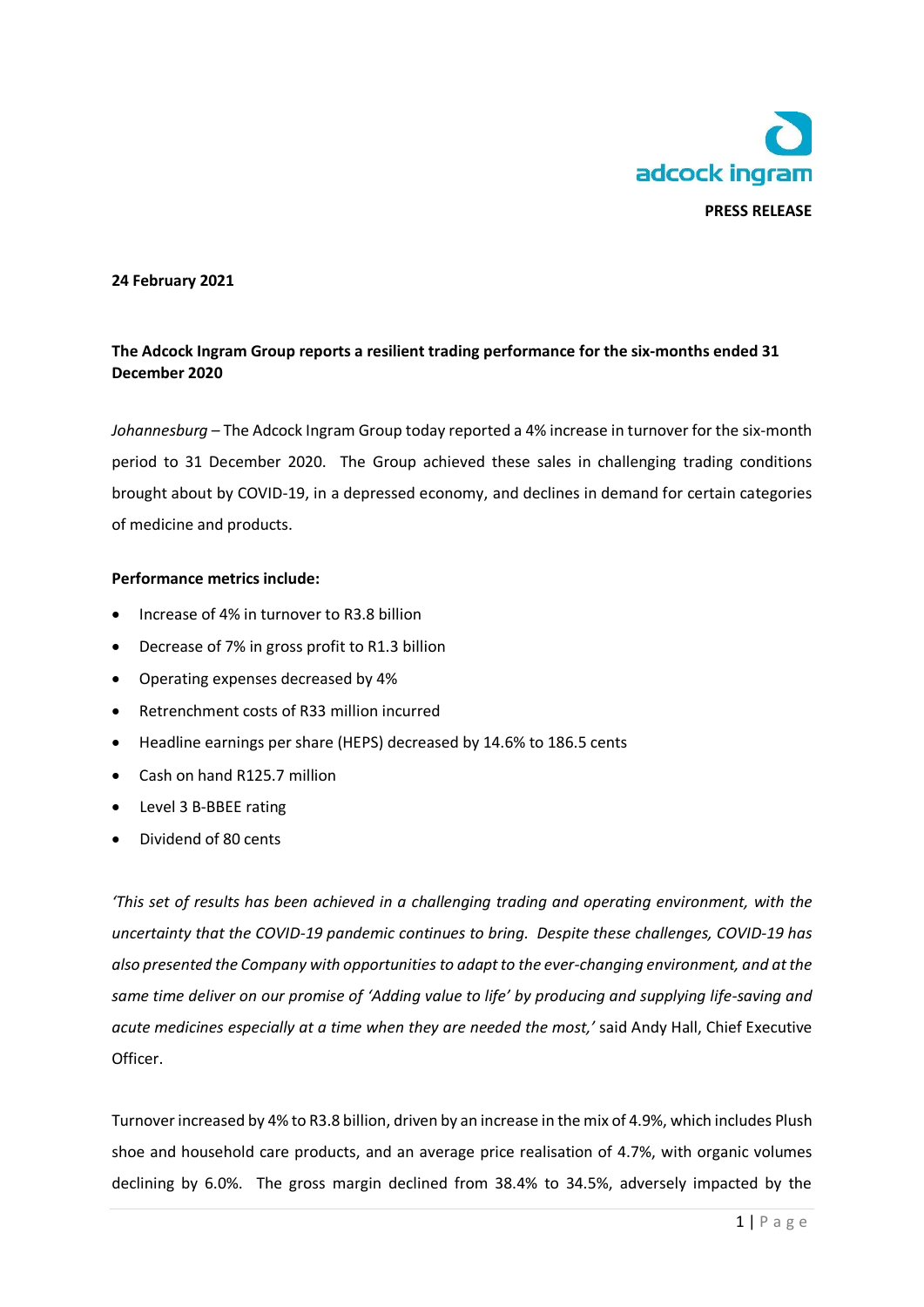unfavourable exchange rate, a relatively unfavourable sales mix and lower factories recoveries at Clayville due to the decrease in demand for cough and cold products. Operating expenditure decreased by 4.4% resulting in an 11.7% decrease in trading profit to R433 million (December 2019: R490 million).

The commercial divisions have had to operate under some extremely challenging conditions. The Consumer division displayed a laudable performance, supported by significant demand for immuneboosting products due to the pandemic, as well as the addition of the Plush portfolio. The OTC division's decrease in turnover was as a result of the absence of a cold and flu season in South Africa in 2020. The Prescription division's growth in turnover was supported by a strong performance in the ARV portfolio following orders from the State, but the division was impacted by the lower levels of patients that consulted doctors, lower dispensary traffic in pharmacies and the postponement of elective surgeries which negatively impacted a number of key portfolios. The Renal segment in the Hospital division benefitted from an increased demand for acute renal dialysis due to COVID-19, which compensated for a decline in demand for products used in elective surgeries, trauma and medical cases, as a result of COVID-19.

Headline earnings for the year decreased to R312 million (December 2019: R373 million), and this translates into headline earnings per share from continuing operations of 186.5 cents, a decrease of 14.6%. The Company resolved to pay an interim dividend of 80 cents per share.

Despite the continued pressure on margins following the lower-than-expected Single Exit Price increase, the Group will continue to focus on cost control, cash generation and preserve the balance sheet strength, whilst continuing to seek acquisitions to broaden its portfolio.

"*To date, the Company has recorded 364 positive COVID-19 cases, with 357 full recoveries. We have sadly lost six of our employees to the virus and our thoughts remain with their families, friends and colleagues. The Company and its people, continue to play a crucial role as an essential service provider in the healthcare industry during the pandemic and we have been fortunate enough to be able to continue producing and supplying medications, particularly life-saving medicines such as intravenous fluids, ARVs, and other acute medication. The pandemic highlighted the importance of our frontline healthcare workers who have worked tirelessly to save lives. We applaud them and are grateful for the selfless role that they continue to play" Hall concluded.*